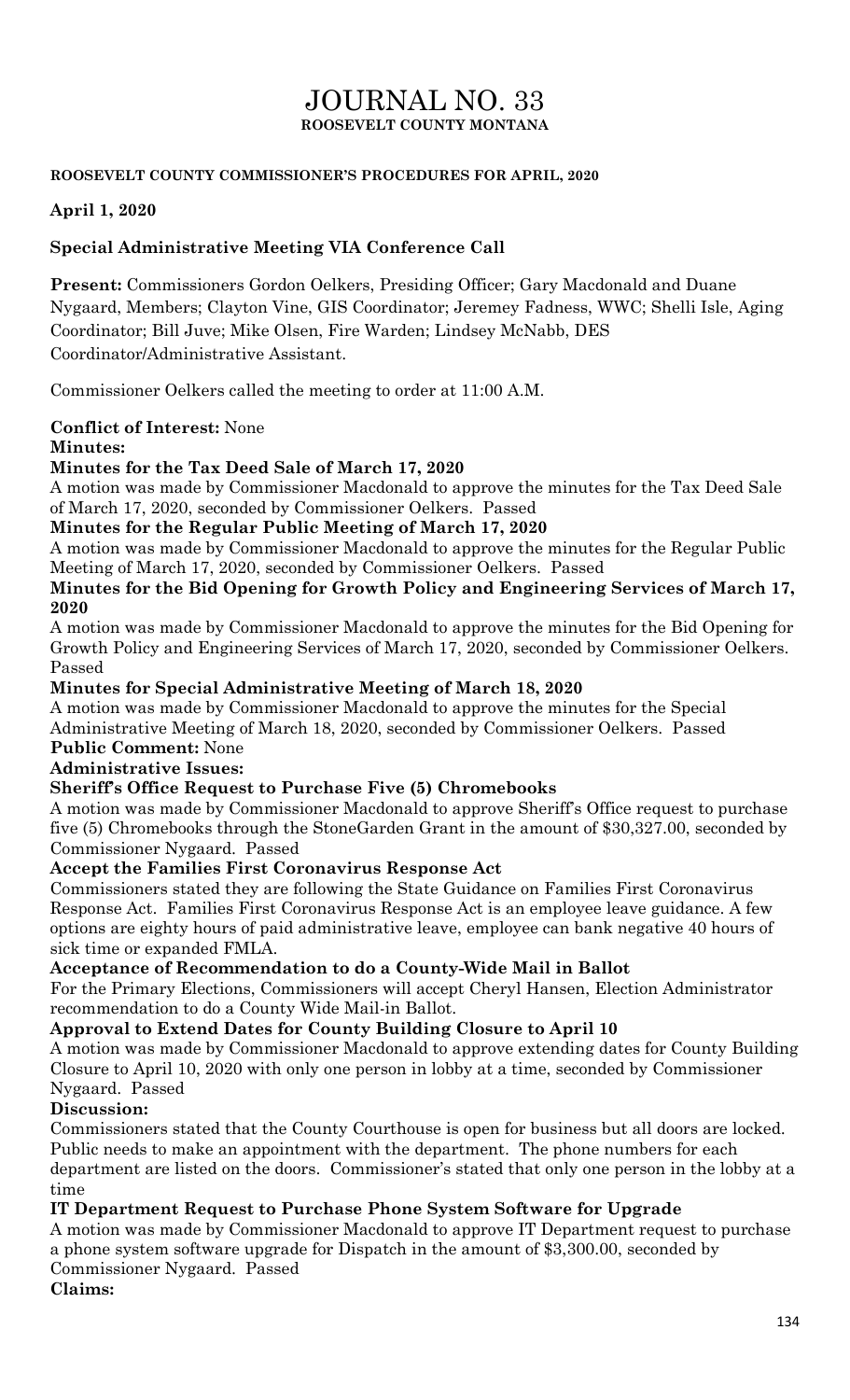## **Approval of Claims for March 18, 2020 in the amount of \$56,357.62**

A motion was made by Commissioner Macdonald to approve the claims for March 18, 2020 in the amount of \$56,357.62, seconded by Commissioner Nygaard. Passed

**New Hire:** None

**Pay Raises**: None

## **Additional Administrative Issues:**

#### **Burn Permit Plan for Spring 2020**

A motion was made by Commissioner Macdonald to approve the burn permit plan for Spring of 2020, seconded by Commissioner Oelkers. Passed

### **Discussion:**

Commissioners stated that with the recent events, they would like to do an extra precaution for spring burning. If the landowner is going to burn over half acre, they would need to call County Fire Warden Mike Smith. They would still need to fill out a burn permit through dispatch. Mr. Smith stated each fire chief will coordinate with him.

#### **New Hire Centennial Colon to the Sheriff's Office**

A motion was made by Commissioner Macdonald to approve new hire of Centennial Colon to the Sheriff's Office as a Deputy effective April 1, 2020, seconded by Commissioner Nygaard. Passed **Information on Set up of County Emergency Operations Center**

Commissioner's stated the Health Department's Emergency Operations Center is getting overwhelmed. The County Emergency Operations Center will be set up by next week, will be doing a Unified Command. Tuesdays and Thursdays will be the Emergency Operations Center meeting's.

#### **New Business:** None **Unfinished Business:** None

Commissioner Macdonald moved to adjourn Commissioner Nygaard seconded Meeting adjourned at 11: A.M.

### **April 03, 2020**

### **Special Administrative Session**

**Present:** Commissioners Gordon Oelkers, Presiding Officer; Gary Macdonald, Member; Lindsey McNabb, DES Coordinator/Administrative Assistant.

A motion was made by Commissioner Macdonald to go into Special Administrative Session, seconded by Commissioner Oelkers. Passed

#### **New Hire of Steve Harada as DES Deputy**

A motion was made by Commissioner Macdonald to approve new hire of Steve Harada as Temporary DES Deputy starting at Grade 3 Range 8, effective April 6, 2020, seconded by Commissioner Oelkers. Passed

Commissioner Macdonald moved to adjourn Commissioner Oelkers seconded Meeting adjourned at 10:16 A.M.

### **April 07, 2020**

### **Regular Public Meeting VIA Conference Call**

**Present:** Commissioners Gordon Oelkers, Presiding Officer; Gary Macdonald, Member; Ken Norgaard, Road Foreman; John Bach, Interstate Engineering; Lindsey McNabb, DES Coordinator/ Administrative Assistant; Clayton Vine, GIS Coordinator; Austin Knudsen, Frank Piocos and Donna Reum, County Attorney's Office; Jeremy Fadness, WCC Engineering; Jeff Wozniak, 911 Supervisor; James Walling, Northern Plains Independent Newspaper

Commissioner Oelkers called the meeting to order at 11:00 A.M.

**Conflict of Interest:** None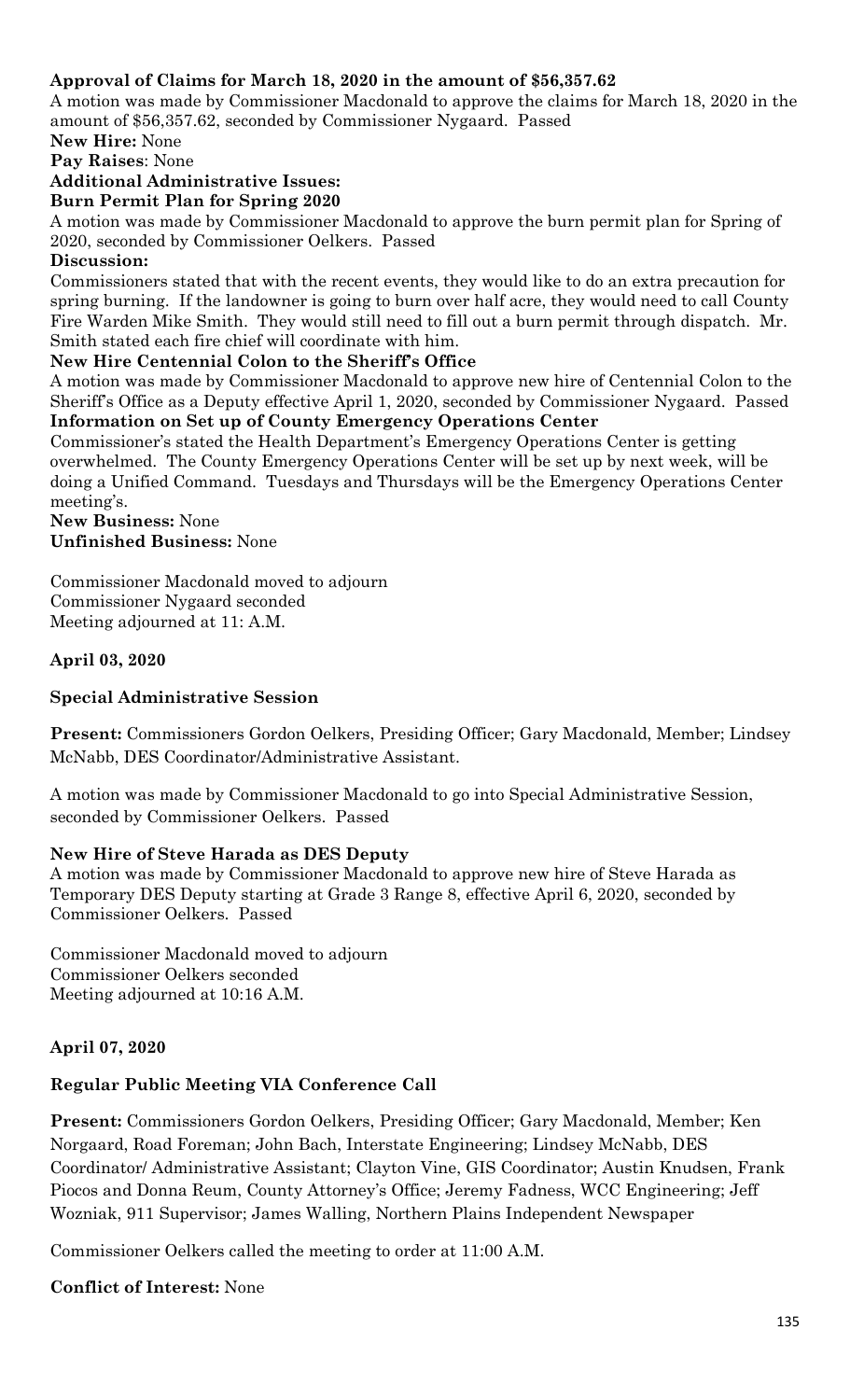**Minutes:** 

## **Minutes for Special Administrative Meeting of April 01, 2020**

A motion was made by Commissioner Macdonald to approve the minutes for the Special Administrative Meeting of April 1, 2020, seconded by Commissioner Oelkers. Passed

## **Minutes for Special Administrative Meeting of April 03, 2020**

A motion was made by Commissioner Macdonald to approve the minutes for the Special Administrative Meeting of April 03, 2020, seconded by Commissioner Oelkers. Passed **Public Comment**: None

## **Administrative Issues:**

## **Information on Incident Command Structure**

The Fort Peck Tribes, I H S and Roosevelt County Unified Command Task Force has been set up. There will be meetings at 9:00 A.M. on Tuesdays and Thursdays. The focus is to get one message out to the public regarding the COVID-19.

## **Information on COVID-19**

A motion was made by Commissioner Macdonald to extend the plan of action dates from April 10, 2020 to April 24th, 2020, seconded by Commissioner Oelkers. Passed

### **Discussion:**

The Courthouse is open for business, public needs to call for an appointment with the department they wish to see. Only one citizen in the lobby at a time.

**Claims:** None

**New Hire:** None

**Pay Raises:**

## **Annual Pay Raise for Health Department Employee Darla Zimmerman**

A motion was made by Commissioner Macdonald to approve annual pay raise for Health Department employee Darla Zimmerman from Grade 3 Range 6 to Grade 3 Range 7, seconded by Commissioner Oelkers. Passed

## **Annual Pay Raise for Detention Center Employee Tristan Randall**

A motion was made by Commissioner Macdonald to approve annual pay raise for Detention Center employee Tristan Randall from Grade 1 Range 6 to Grade 1 Range 7, seconded by Commissioner Oelkers. Passed

## **Annual Pay Raise for Detention Center Employee Digmie Tinglin**

A motion was made by Commissioner Macdonald to approve annual pay raise for Detention Center employee Digmmie Tinglin from Grade 1 Range 6 to Grade 1 Range 7, seconded by Commissioner Oelkers. Passed

## **Annual Pay Raise for Detention Center Employee Morty Manning**

A motion was made by Commissioner Macdonald to approve annual pay raise for Detention Center employee Morty Manning from Grade 1 Range 6 to Grade 1 Range 7, seconded by Commissioner Oelkers. Passed

### **Annual Pay Raise for Detention Center Employee Aura Delisle**

A motion was made by Commissioner Macdonald to approve annual pay raise for Detention Center employee Aura Delisle from Grade 1 Range 6 to Grade 1 Range 7, seconded by Commissioner Oelkers. Passed

## **Annual Pay Raise for Detention Center Employee John Benavente**

A motion was made by Commissioner Macdonald to approve annual pay raise for Detention Center employee John Benavente from Grade 1 Range 6 to Grade 1 Range 7, seconded by Commissioner Oelkers. Passed

### **Annual Pay Raise for Detention Center Employee Lakota Flying Horse**

A motion was made by Commissioner Macdonald to approve annual pay raise for Detention Center employee Lakota Flying Horse from Grade 2 Range 7 to Grade 2 Range 8, seconded by Commissioner Oelkers. Passed

## **Annual Pay Raise for Road Department Employee Eldon Porras**

A motion was made by Commissioner Macdonald to approve annual pay raise for Road Department employee Eldon Porras from E-3 to E-4, seconded by Commissioner Oelkers. Passed **Additional Administrative Issues:**

## **Approval of the Report of Investments and Pledged Securities for March 31, 2020**

A motion was made by Commissioner Macdonald to approve the report of Investments and pledged securities for March 31, 2020, seconded by Commissioner Oelkers. Passed **New Business:** None

**Unfinished Business:** None

Commissioner Macdonald moved to adjourned Commissioner Oelkers seconded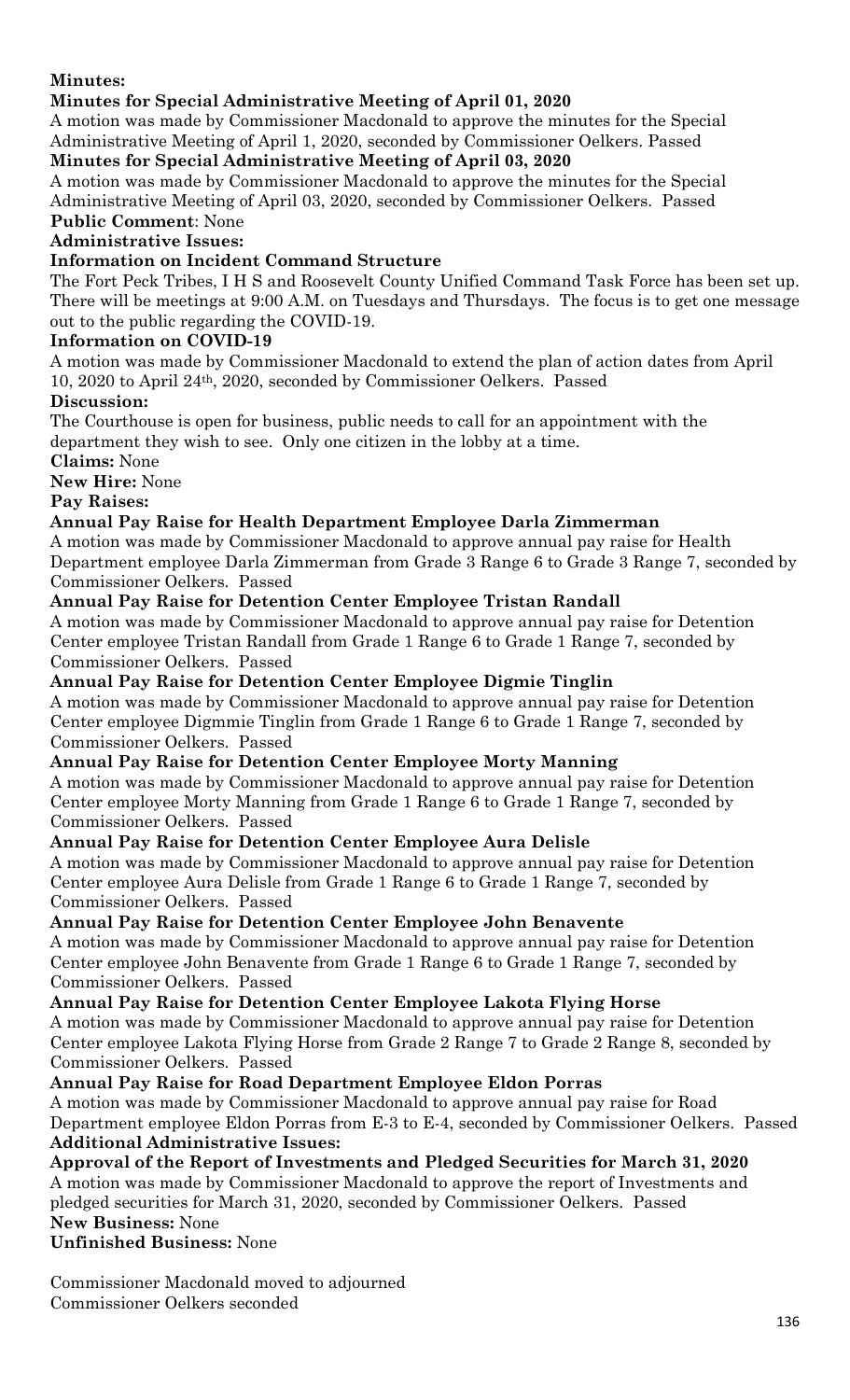Meeting adjourned at 11:09 A.M.

## **April 07, 2020**

## **Special Administrative Meeting- VIA Conference Call Bid Opening for 1013 Bridge and Gravel Crushing**

**Present:** Gordon Oelkers, Presiding Officer; Gary Macdonald and Duane Nygaard, Members; Ken Norgaard, Road Foreman; John Bach, Interstate Engineering; Lindsey McNabb, DES Coordinator/ Administrative Assistant; Tracy Marsh, Weave Consulting; Jeff Halvig, Bishop Inc.; Austin Knudsen, County Attorney's Office; Jim Ouldhouse, Martin Construction; Grant Clininginsmith and Halvor Fuglevand, Knife River

Commissioner Oelkers called the meeting to order at 11:30 A.M.

## **Bid Opening for Bridge Replacement on County Road 1013**

Commissioner Oelkers opened bid number one from Weave Consulting enclosed is the 10% bid bond, contractor registration, acknowledgement of addendum and acknowledgement of liquidated damages. Total bid is \$280,612.00.

Commissioner Oelkers opened bid number two from Martin Construction enclosed is the 10% bid bond, contractor registration, acknowledgement of addendum and acknowledgement of liquidated damages. Total bid is \$269,455.49

Commissioner Oelkers opened bid number three from Knife River enclosed is the 10% bid bond, contractor registration, acknowledgement of addendum and acknowledgement of liquidated damages. Total bid is \$398,135.00

Commissioner Oelkers opened bid number four from Bishop Inc. enclosed is the 10% bid bond, contractor registration, acknowledgement of addendum and acknowledgement of liquidated damages. Total bid is \$199,583.63

Commissioners have thirty days to accept the low bid.

## **Bid Opening for 13,500 Tons of Gravel Crushing**

Commissioner Oelkers opened the only bid that was received. Bid was from Bishop Inc. All the proper documentation was enclosed. Total bid is \$45,500.00.

Commissioner Macdonald moved to adjourned Commissioner Oelkers seconded Meeting adjourned at 11:41 A.M.

## **April 14, 2020**

## **Public Hearing on Petition for Road Abandonment**

**Present**: Commissioners Gordon Oelkers, Presiding Officer; Gary Macdonald and Duane Nygaard, Members; Wagner and Dean Harmon; Clayton Vine, GIS Coordinator; Tom Nichols; Ray Nygaard; Lindsey McNabb, DES Coordinator/ Administrative Assistant

Commissioner Oelkers called the meeting to order at 4:00 P.M.

A Petition to Abandon a County Road has been presented to the Board of County Commissioners requesting that the portion of the County Road 2064, north of the Railroad tracks near Lakeside south of Bainville approximately 1 mile in length be abandoned. The road is further described to be located in the Section 23 and 24 in Township 27 North, Range 58 East in Roosevelt County. Commissioner Oelkers asked the public if there are any questions and concerns regarding this petition. The only concern that was brought up, is the public crossing on the road would need to be a private crossing. Mr. Harmon stated that crossing is a private crossing and the said road has been maintained by themselves for years. It was mentioned that there is no road tax on the said road.

Commissioner Macdonald moved to adjourn Commissioner Nygaard seconded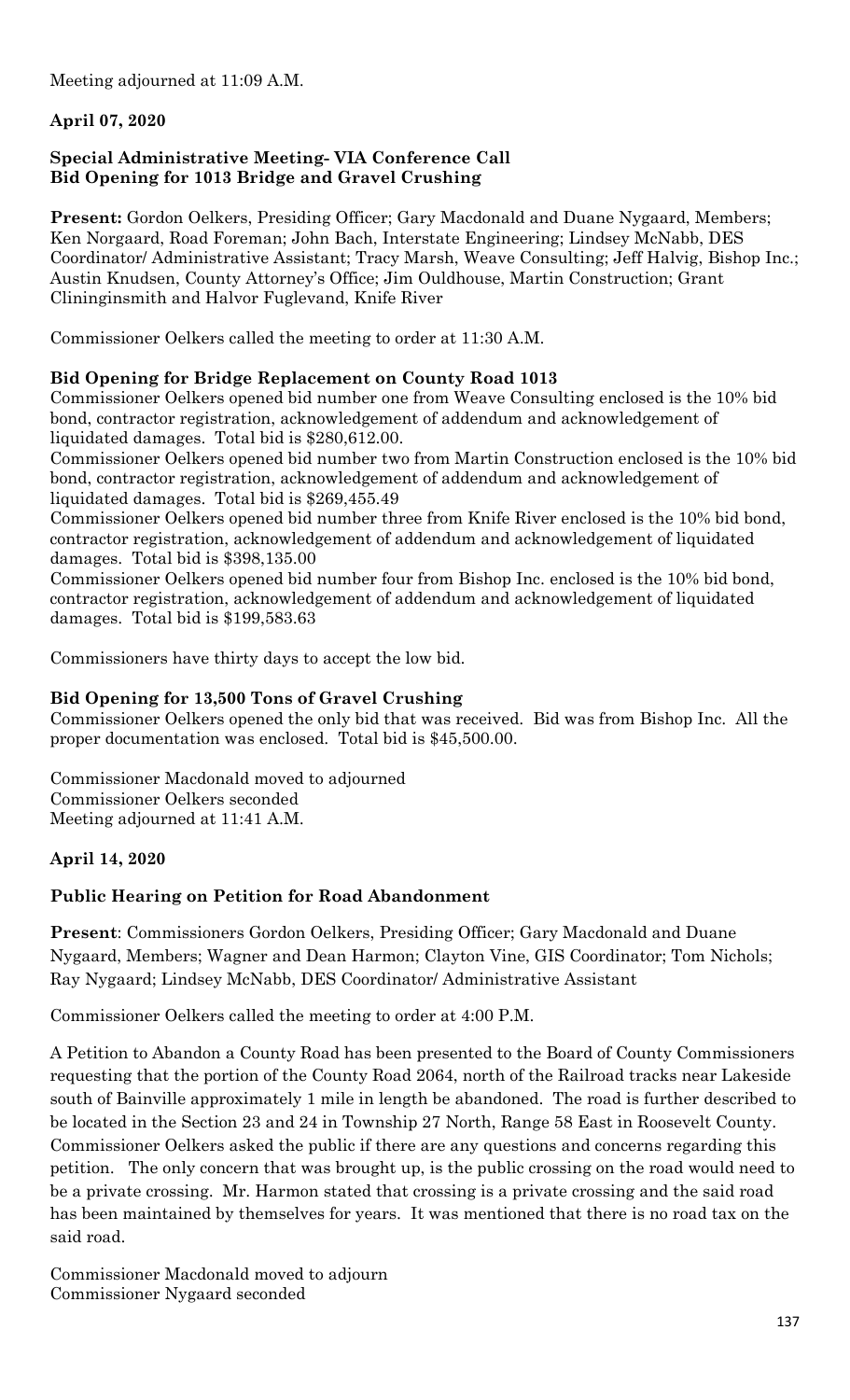## **April 21, 2020**

## **Regular Public Meeting VIA Conference Call**

**Present:** Commissioners Gordon Oelkers, Presiding Officer; Gary Macdonald and Duane Nygaard, Members; Austin Knudsen, Donna Reum and Frank Piocos, County Attorney's Office; Patty Presser, County Health Department; Steve Harada; Bill Juve; John Bach, Interstate Engineering; James Walling, Northern Plains Independent; Jeremy Fadness, WWC; Lindsey McNabb, DES Coordinator/ Administrative Assistant.

Commissioner Oelkers called the meeting to order at 11:00 A.M.

## **Conflict of Interest: None**

#### **Minutes:**

### **Minutes for the Month of March 2020**

A motion was made by Commissioner Macdonald to approve the minutes for the Month of March 2020, seconded by Commissioner Nygaard. Passed

## **Minutes for Regular Public Meeting of April 07, 2020**

A motion was made by Commissioner Macdonald to approve the minutes for the Regular Public Meeting of April 07, 2020, seconded by Commissioner Nygaard. Passed

**Minutes for Special Administrative Meeting of April 07, 2020**

A motion was made by Commissioner Macdonald to approve the minutes for the Special Administrative Meeting of April 07, 2020, seconded by Commissioner Nygaard. Passed

### **Minutes for Public Hearing on Road Abandonment of April 14, 2020**

A motion was made by Commissioner Macdonald to approve the minutes for the Public Hearing on Road Abandonment of April 14, 2020, seconded by Commissioner Nygaard. Passed **Public Comment:**

Mr. Juve asked about extending public taxes deadline. Commissioners stated that an extension would require action at the state level. Commissioners thanked County employees for their loyalty during this time of an emergency.

### **Administrative Issues:**

### **Award RFP for Growth Policy and Engineering Services**

A motion was made by Commissioner Macdonald to award Interstate Engineering for Growth Policy, seconded by Commissioner Nygaard. Passed

Interstate Engineering was scored at 2,695

WWC was scored at 2,600

Great West was scored at 2,520

A motion was made by Commissioner Macdonald to award Interstate Engineering for Engineering Services for 5 years, seconded by Commissioner Nygaard. Passed Interstate Engineering was scored at 2,730 WWC was scored at 2,560

## **Request to Abandon County Road 2064, South of Bainville**

A motion was made by Commissioner Macdonald to approve the request to abandon a portion of County Road 2064, north of the Railroad tracks near Lakeside, South of Bainville approximately one mile in length, seconded by Commissioner Nygaard. Passed Discussion:

Commissioners stated they had a public hearing on this request to abandon County Road 2064 on April 14, 2020 at 4:00 P.M. VIA conference call

### **Update from County Health on COVID-19**

Ms. Presser stated that Roosevelt County has 7 cases to date with 1 recovered. The County Health Department follow-up with the positive cases daily. The County Health Department does press releases and daily situation updates. County Health is still trying to do immunizations on the children and home visits by phone.

### **Update from Unified Command Task Force**

Mr. Harada stated on April 4, 2020 the Unified Command Task Force was made up with Fort Peck Tribes, Indian Health Service, Northeast Montana Health Service, Roosevelt Medical Center and Roosevelt County to work as a collaborative team. At first, the task force was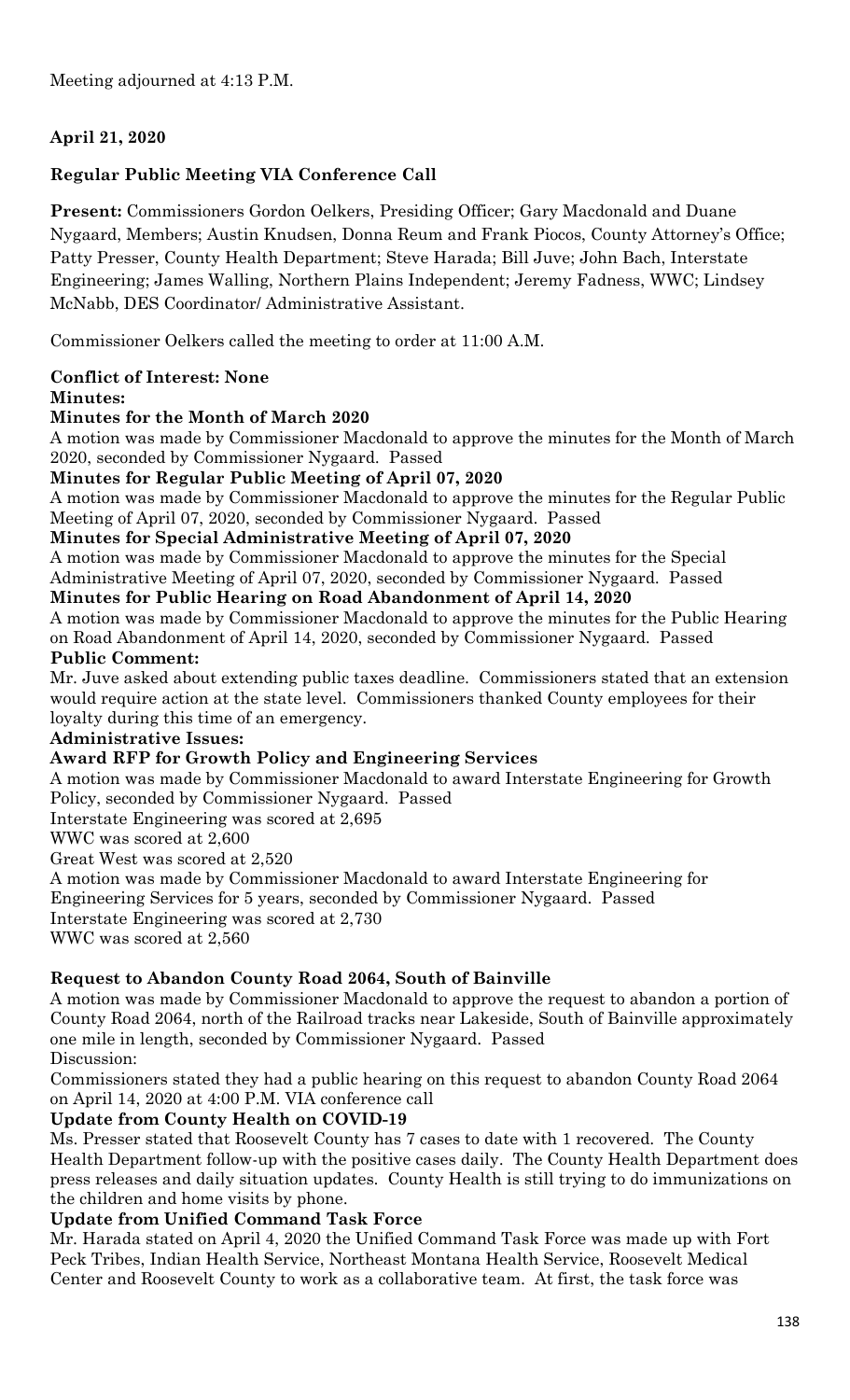meeting twice a week to now once a week to develop strategies and tactics. Incident action plans are being sent out daily.

## **Accept Bid for Road 1013 Bridge Replacement**

A motion was made by Commissioner Nygaard to award Bishop Inc to replace bridge on County Road 1013, seconded by Commissioner Macdonald. Passed

Bishop Inc bid was \$199,583.63

Martin Construction bid was \$269,455.49

Weave Consulting bid was \$280,612.00

Knife River bid was \$398,135.00

Mr. Bach stated that Bishop Inc is aware that the County had to reapply for a permit from BNSF and new permit application for the length change has been sent to Patricia at Jones Lang LaSalle Brokerage Inc.

#### **Claims:**

#### **Claims for April 08, 2020 in the amount of \$168,259.17**

A motion was made by Commissioner Nygaard to approve the claims for April 08, 2020 in the amount of \$168,259.17, seconded by Commissioner Macdonald. Passed **New Hire:** None

## **Pay Raises:**

**Annual Pay Raise for Clerk and Recorder Employee Liara Braaten** 

A motion was made by Commissioner Macdonald to approve annual pay raise for Clerk and Recorder employee Liara Braaten from Grade 3 Range 7 to Grade 3 Range 8, seconded by Commissioner Nygaard. Passed

**Annual Pay Raise for Clerk and Recorder Employee Lindsey Nygaard**

A motion was made by Commissioner Macdonald to approve annual pay raise for Clerk and Recorder employee Lindsey Nygaard from Grade 3 Range 7 to Grade 3 Range 8, seconded by Commissioner Oelkers. Passed

Commissioner Nygaard abstain from voting.

**Additional Administrative Issues:** None

**New Business:** None

**Unfinished Business:** None

Commissioner Macdonald moved to adjourn Commissioner Nygaard seconded Meeting adjourned at 11:28 A.M.

### **April 23, 2020**

### **Special Administrative Meeting**

**Present:** Commissioners Gordon Oelkers, Presiding Officer, Gary Macdonald and Duane Nygaard, Members; Lindsey McNabb, DES Coordinator/ Administrative Assistant.

A motion was made by Commissioner Macdonald to go into Special Administrative Session, seconded by Commissioner Nygaard. Passed

### **Plan of Action County Response to COVID-19**

A motion was made by Commissioner Nygaard to approve plan of action extension to May 1, 2020, seconded by Commissioner Macdonald. Passed

The following is the Roosevelt County Plan of Action, from Friday, April 24, 2020 through Friday, May 1, 2020.

All Roosevelt County Buildings shall remain open; however, public access shall be limited. Members of the public who need to access services at a Roosevelt County Buildings shall call and make an appointment. Only one member of the public is allowed in the lobby at a time in every County Building. Doors of all Roosevelt County Buildings shall be locked.

When making the appointment, the department will arrange the time and will have a staff person at the designated door to escort the member of the public into the building. To the greatest extent possible, the public is encouraged to conduct business online, by telephone, or by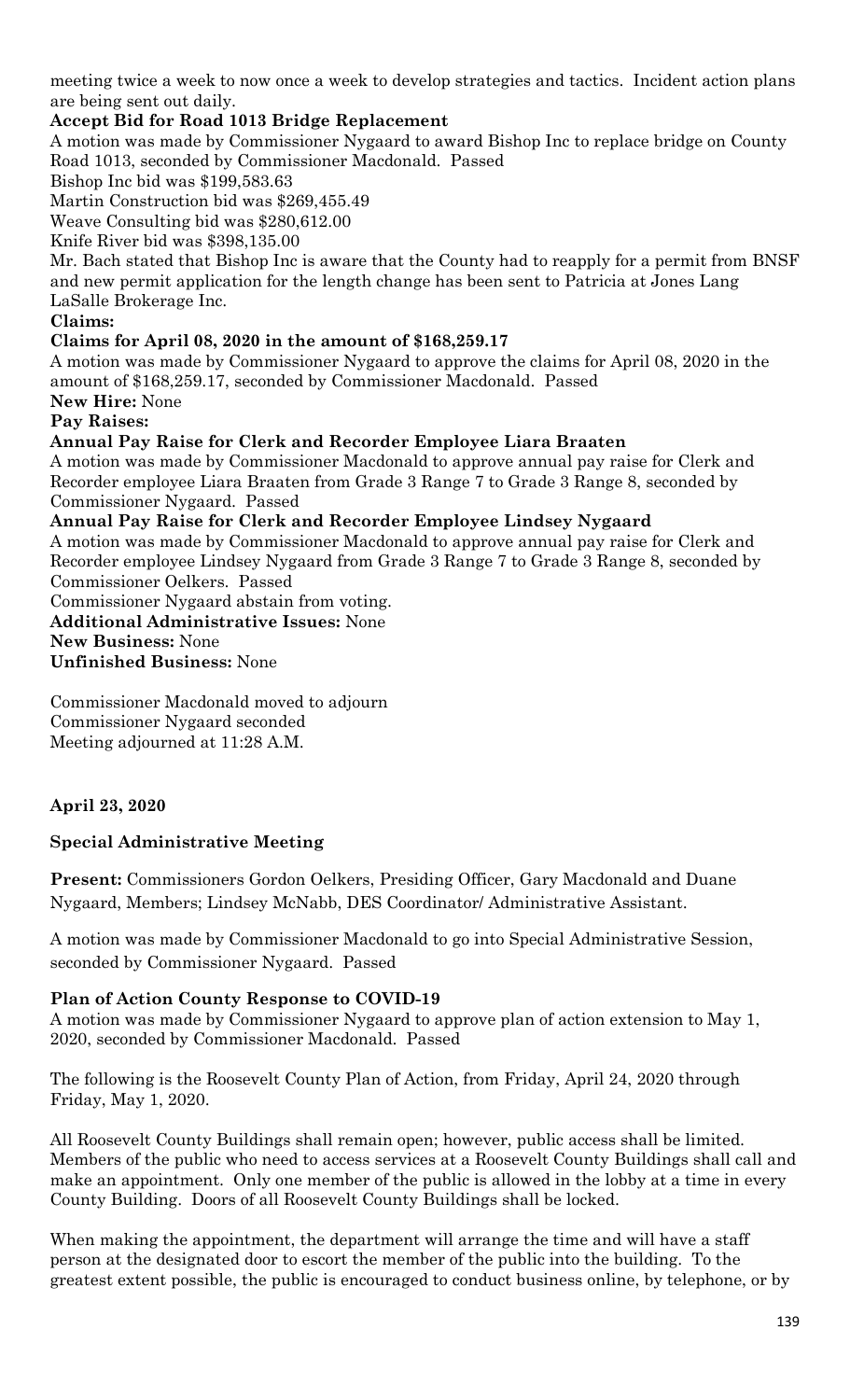fax. The phone number to the main switchboard and all departments shall be posted on all doors.

Commissioner Macdonald moved to adjourn Commissioner Nygaard seconded Meeting adjourned at 11:28 P.M.

## **April 28, 2020**

## **Department Head Meeting VIA Conference Call**

**Present:** Commissioners Gordon Oelkers, Presiding Officer; Gary Macdonald and Duane Nygaard, Members; Betty Romo, Treasurer; Clay Peterson, Weed Department; Peggy Purvis and Penny Henderickson, JP Culbertson; Judy Heupel and Ardis Oelkers, Extension Office; Shelli Isle and Julie Bach, Aging Department; Jeri Toavs, Clerk of District Court; Tracy Harada, JP Wolf Point; Jason Frederick, Sheriff; Andy Hayes, Library; Jeff Wozniak, Dispatch; Angela Miller, Fair; Clayton Vine, GIS; Steve Harada; Patty Presser, Health Department; Lindsey McNabb, DES Coordinator.

Commissioner Oelkers called the meeting to order at 10:00 A.M.

## **County Response on COVID-19 Governors Directive**

Commissioner Oelkers read the guidelines from the State directive on phase one reopening. The guidelines are as followed effective May 04, 2020.

Due to the COVID-19 Virus, County Commissioners have the following policy and procedures to help minimize the spread to our employees and public.

Health assessments must be conducted for all employees at the beginning of each shift. In establishments where customers wait in a line, non-household customers should remain physically distanced. Waiting areas where adequate physical distancing cannot be maintained must be closed. Customers should be encouraged to call for an appointment.

Physical distancing of 6 feet must be maintained between non-congregate customers, this may require:

- A reduction in capacity;
- A reduction of seating in service and waiting areas;
- Management of waiting areas and waiting lines; or

Systems that reduce the amount of contact time between customers and staff.

Continue to practice good hygiene

- Wash your hands with soap and water or use hand sanitizer, especially after touching frequently used items or surfaces.
- Avoid touching your face.
- Sneeze or cough into a tissue, or the inside of your elbow.
- Disinfect frequently used items and surfaces as much as possible.
- Strongly consider using non-medical face coverings while in public, especially in circumstances that do not readily allow for appropriate physical distancing.

People who feel sick should stay home

- Do not go to work.
- Contact and follow the advice of your medical provider.
- Follow local health department guidance on isolation and quarantine.

The following are Department specific operations.

The Aging Department will still be closed to public with to-go only meals.

The Jail and Sheriff Office will still be closed to the public until June 1, 2020.

The driver examiner will be by appointment only.

District Court has jury trials in June and they are looking for a bigger place to hold it. The Fair can still hire summer help.

The travel restriction still apply.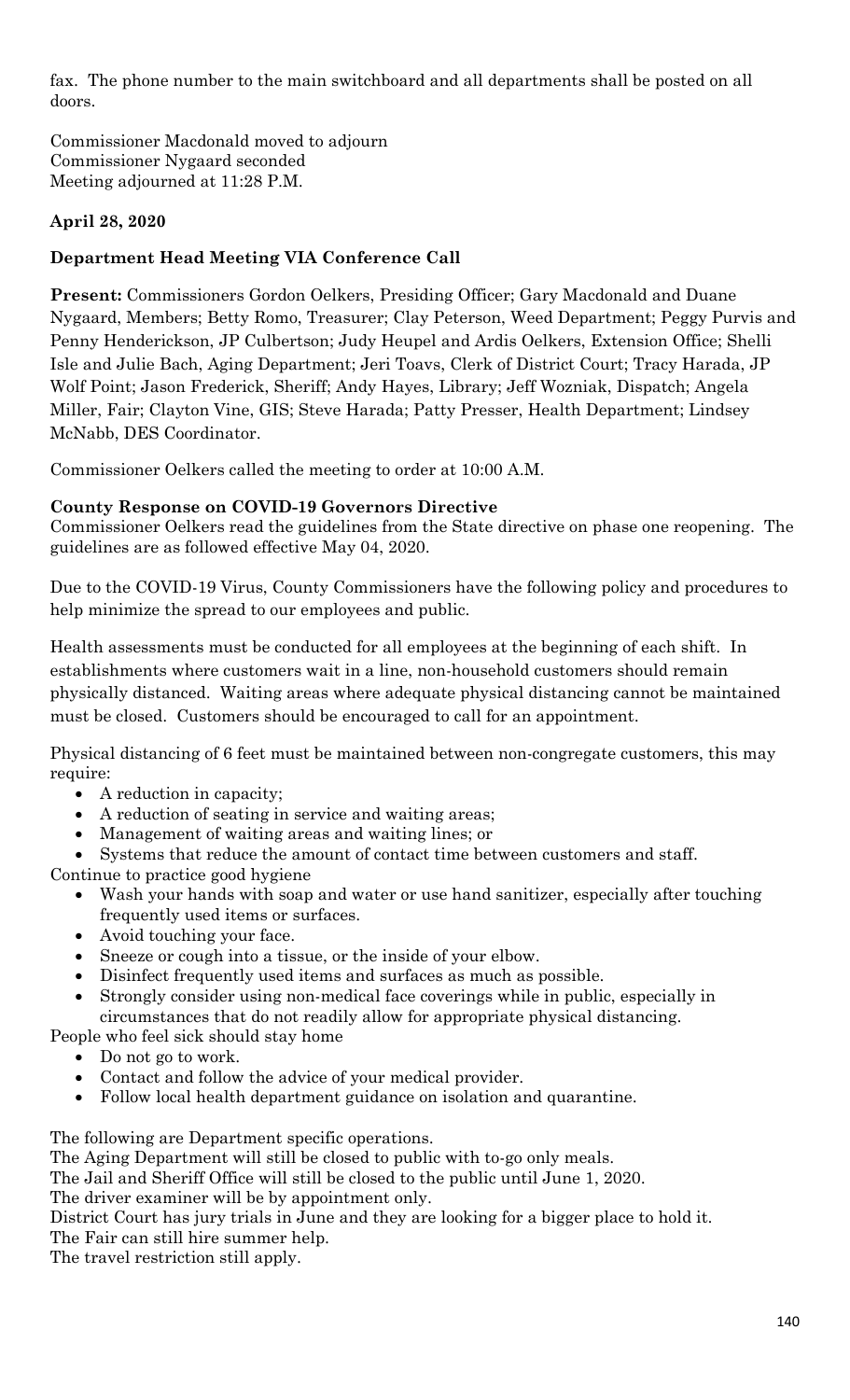#### **April 28, 2020**

#### **Special Administrative Meeting**

**Present:** Commissioners Gordon Oelkers, Presiding Officer; Gary Macdonald and Duane Nygaard, Members; Lindsey McNabb, DES Coordinator/ Administrative Assistant.

A motion was made by Commissioner Macdonald to go into Special Administrative Session, seconded by Commissioner Nygaard. Passed

#### **Elections Satellite Office**

A motion was made by Commissioner Nygaard to do a mail in only ballots due to the COVID-19, seconded by Commissioner Macdonald. Passed

**Approval of Resolution 2020-20, abandoning a portion of County Road 2064** A motion was made by Commissioner Macdonald to approve Resolution 2020-20, abandoning a portion of County Road 2064 south of Bainville, seconded by Commissioner Nygaard. Passed

#### **RESOLUTION NO. 2020-20**

#### **A RESOLUTION OF THE BOARD OF COMMISSIONERS OF ROOSEVELT COUNTY, STATE OF MONTANA ABANDONING A PORTION OF COUNTY ROAD 2064 SOUTH OF BAINVILLE, ROOSEVELT COUNTY, MONTANA**

WHEREAS, the Board of Commissioners has the authority, pursuant to Mont. Code Ann. § 7-14-2615 (2019) to abandon or vacate county roads; and

WHEREAS, a petition was received by the Board of Commissioners of Roosevelt County, which was signed by the owners of all property adjoining that certain portion of county road sought to be abandoned or vacated, which is more particularly described as follows:

#### TOWNSHIP 27 NORTH, RANGE 58 EAST, M.P.M.

that portion of Roosevelt County Road 2064 located north of the Burlington Northern Santa Fe Railroad rightof-way, and described as commencing at the east quarter section line of the NW1/4 of the SW1/4 of Section 24, and ending near the east quarter section line of the SW1/4 of the NE1/4 of Section 23.

WHEREAS, the Board of Commissioners caused an investigation to be made into the feasibility, desirability, and cost of granting the prayer of the petition, sufficient to properly determine the merits or demerits of the petition; and

WHEREAS, a public hearing was properly noticed and duly held on April 14, 2020, at 4:00 p.m. in the Commissioner's Office at the Roosevelt County Courthouse, Wolf Point, Roosevelt County, Montana, at which time the Board of Commissioners considered the petition and the results of the investigation; and

WHEREAS, the Board of Commissioners duly held its properly noticed weekly public meeting on April 21, 2020, at 11:00 a.m. in the Commissioner's Office at the Roosevelt County Courthouse, Wolf Point, Roosevelt County, Montana, at which time the Board of Commissioners voted to GRANT the petition and entered its decision on the minutes;

NOW THEREFORE BE IT RESOLVED that the following described certain portion of county road is hereby abandoned or vacated;

#### TOWNSHIP 27 NORTH, RANGE 58 EAST, M.P.M.

that portion of Roosevelt County Road 2064 located north of the Burlington Northern Santa Fe Railroad rightof-way, and described as commencing at the east quarter section line of the NW1/4 of the SW1/4 of Section 24, and ending near the east quarter section line of the SW1/4 of the NE1/4 of Section 23.

PASSED AND APPROVED this 28th day of April, 2020.

#### BOARD OF COMMISSIONERS:

 /s/ Gordon Oelkers Gordon Oelkers

/s/ Duane Nygaard Duane Nygaard

 /s/ Gary Macdonald Gary Macdonald

ATTEST:

/s/ Cheryl Hansen Cheryl Hansen, Clerk & Recorder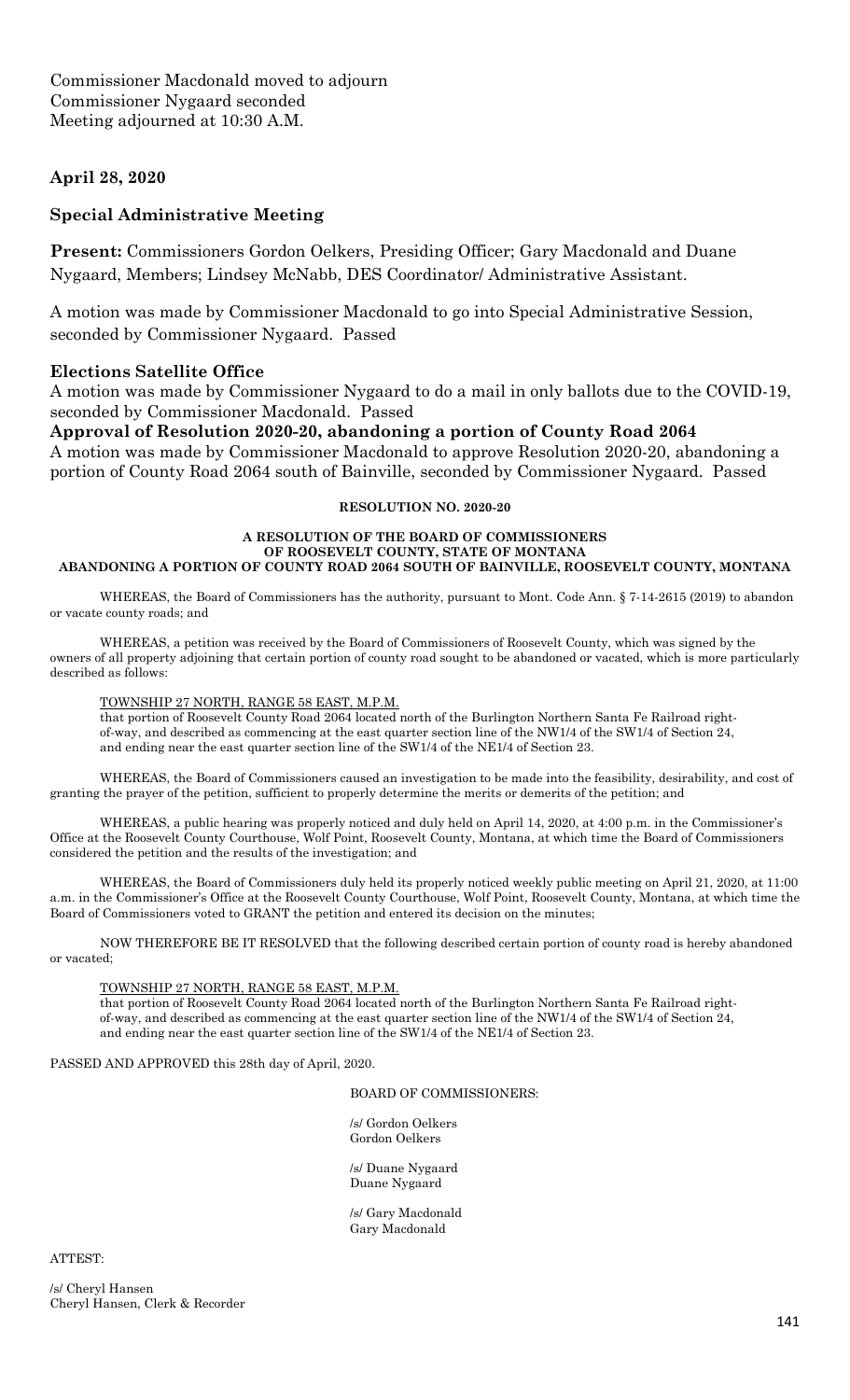## Commissioner Nygaard moved to adjourn Commissioner Macdonald seconded Meeting adjourned at 10:47 A.M.

#### **WARRANTS: PAYROLL AND CLAIMS:** The Board has now completed the auditing of all claims presented for payment and ordered the following listed warrants issued:

|          | $\circ$<br>Check # payee/name | Check $\frac{1}{2}$ |
|----------|-------------------------------|---------------------|
|          | -69743 GARY MACDONALD         | \$<br>3,339.69      |
| $-69742$ | DUANE NYGAARD                 | \$<br>3,839.63      |
| $-69741$ | GORDON OELKERS                | \$<br>4,949.78      |
| -69740   | LAURIE EVANS                  | \$<br>2,895.30      |
| $-69739$ | ERIKA FYFE                    | \$<br>2,411.24      |
| $-69738$ | JERI TOAVS                    | \$<br>3,297.72      |
| $-69737$ | JERRI GRIMSRUD                | 1,871.35<br>Ş.      |
| $-69736$ | TRACI HARADA                  | \$<br>2,738.04      |
| $-69735$ | PENNY HENDRICKSON             | \$<br>2,838.04      |
| $-69734$ | PEGGY PURVIS                  | \$<br>2,452.21      |
| $-69733$ | SHELLEY ARNDT                 | Ş.<br>2,337.81      |
| $-69732$ | DAVID BLOCK                   | 3,135.17<br>Ş.      |
| $-69731$ | BRITTANY DEAVILA              | \$<br>2,123.69      |
| $-69730$ | JENNA PRESSER                 | \$<br>3,150.42      |
| -69729   | BETTY ROMO                    | \$<br>2,595.48      |
| $-69728$ | LIARA BRAATEN                 | 2,402.22<br>\$.     |
| $-69727$ | CHERYL HANSEN                 | 3,693.99<br>\$.     |
| $-69726$ | TRACY JUVE-MIRANDA            | \$<br>3,489.18      |
| $-69725$ | LINDSEY NYGAARD               | 2,502.42<br>Ş.      |
| $-69724$ | JAN PANKRATZ                  | \$<br>2,622.44      |
| $-69723$ | AUSTIN KNUDSEN                | \$<br>5,930.83      |
| $-69722$ | FRANK PIOCOS                  | 4,941.89<br>\$.     |
| $-69721$ | DONNA REUM                    | \$<br>3,370.78      |
| $-69720$ | CHRISTA WAGNER                | \$<br>2,436.44      |
| $-69719$ | BRENDA ABRAHAM                | \$<br>2,116.35      |
| -69718   | ALEXANDRIA BOSTICK            | \$<br>2,060.83      |
| $-69717$ | COLE HANKS                    | 3,363.68<br>Ş.      |
| $-69716$ | CRAIG KARGE                   | 3,064.00<br>Ş.      |
| $-69715$ | CHRISTINE KILSDONK            | \$<br>9.69          |
| $-69714$ | STEVEN HARADA                 | \$<br>1,243.42      |
| $-69713$ | LINDSEY MCNABB                | \$<br>3,464.85      |
| $-69712$ | CLAYTON VINE                  | 3,358.71<br>Ş.      |
| $-69711$ | DANNON GIBBY                  | \$<br>875.65        |
| $-69710$ | SIBLEY JANKOVIAK              | \$<br>882.88        |
| $-69709$ | MICHELLE BARSNESS             | \$<br>2,607.12      |
| $-69708$ | FRANCES HAYES                 | \$<br>4,348.92      |
| $-69707$ | RHONDA MASON                  | \$<br>1,528.62      |
| $-69706$ | TARRAH POITRA                 | 2,894.54<br>\$.     |
| $-69705$ | PATRICIA PRESSER              | \$<br>5,722.59      |
| $-69704$ | KARLA THOMPSON                | \$<br>4,529.59      |
| $-69703$ | DARLA ZIMMERMAN               | \$<br>2,407.61      |
| $-69702$ | ARTHUR ALLEN                  | \$<br>2,620.11      |
| $-69701$ | MICHELLE ISLE                 | \$<br>3,198.48      |
| $-69700$ | JEFF ADKINS                   | \$<br>3,056.09      |
| $-69699$ | GRANT BOYSUN                  | \$<br>2,945.23      |
| -69698   | NUFRY BOYSUN                  | \$<br>3,085.52      |
| -69697   | HARDY BRAATEN                 | \$<br>1,411.53      |
| -69696   | DAVID COMBS                   | \$<br>2,961.79      |
| $-69695$ | SCOTT DOORNEK                 | \$<br>391.30        |
| $-69694$ | ALAN ENGELKE                  | \$<br>1,373.86      |
| $-69693$ | JACOB GIBBY                   | \$<br>2,738.65      |
| -69692   | REX JENSEN                    | \$<br>1,895.46      |
| $-69691$ | EDWARD KALAL                  | \$<br>3,464.25      |
| $-69690$ | DEREK MCNABB                  | \$<br>3,396.46      |
| $-69689$ | KENNETH NORGAARD              | \$<br>3, 177.26     |
| -69688   | JARED POLAND                  | \$<br>2,349.57      |
| -69687   | ELDON PORRAS JR               | \$<br>2,935.78      |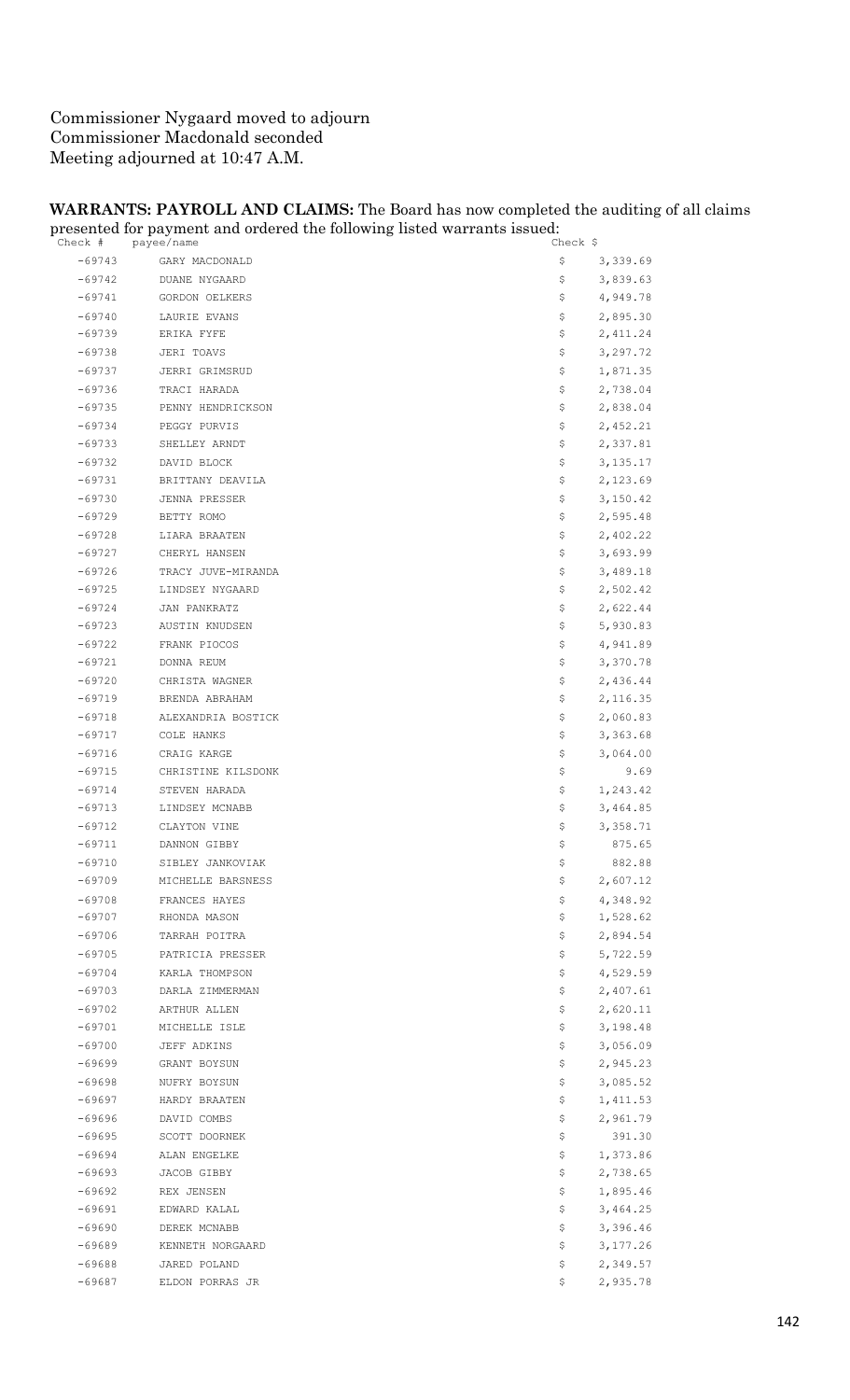| -69686   | WILLIAM PETERSEN                     | Ş   | 3,023.29    |
|----------|--------------------------------------|-----|-------------|
| -69685   | ANGELA MILLER                        | Ş   | 1,730.18    |
| $-69684$ | LEONA COLVIN                         | \$  | 511.82      |
| -69683   | SHEILA DUNN                          | \$  | 2,186.76    |
| -69682   | SHERI HARVEY                         | \$  | 1,064.84    |
| -69681   | JANET LIVINGSTON                     | \$  | 2,093.19    |
| $-69680$ | PATRICIA SILVA PRONTO                | \$  | 2,297.41    |
| $-69679$ | MIRACLE SPOTTED WOLF                 | \$  | 2,674.24    |
| $-69678$ | JULIE BACH                           | \$  | 2,078.83    |
| $-69677$ | PAMELA CLARK                         | \$  | 2,708.62    |
| -69676   | ANNE HELLER                          | \$  | 2,458.77    |
|          |                                      |     |             |
| -69675   | VIRGINIA MCGINNIS                    | \$  | 608.04      |
| -69674   | ALYSSA PAUTSCH                       | Ş   | 2,107.69    |
| $-69673$ | CAROL RASMUSSEN                      | Ş   | 2,237.07    |
| $-69672$ | CYNTHIA WELCH                        | Ş   | 2,428.84    |
| $-69671$ | JUDITH HEUPEL                        | \$  | 2,621.17    |
| $-69670$ | JASON BAKER                          | \$  | 3,235.79    |
| -69669   | TINA BETS HIS MEDICINE               | \$  | 2,448.16    |
| -69668   | LOWELL BOYD JR                       | \$  | 3,065.18    |
| $-69667$ | ORIN CANTRELL                        | Ş   | 3,092.82    |
| -69666   | TONETTA CANTRELL                     | \$  | 2,358.03    |
| -69665   | CENTENNIAL COLON                     | \$  | 3,528.00    |
| -69664   | MICHAEL ELLERTON                     | \$  | 3,318.06    |
| $-69663$ | <b>JASON FREDERICK</b>               | \$  | 4,327.14    |
| $-69662$ | DEVON HUGHES-MUNDEN                  | Ş   | 3,007.81    |
| -69661   | PILAR KUNZ                           | \$  | 3,696.69    |
| -69660   | TIMOTHY LINGLE                       | \$  | 3,797.75    |
| $-69659$ | PATRICK O'CONNOR                     | \$  | 4,208.68    |
| -69658   | DAMON SADLER                         | \$  | 3,090.99    |
|          |                                      |     |             |
| $-69657$ | MARY SIMONS                          | \$  | 2,452.79    |
| $-69656$ | JARED STANDING                       | Ş   | 3,548.11    |
| $-69655$ | JOHN SUMMERS                         | \$  | 5,242.16    |
| -69654   | RYAN VAN KERKHOVE                    | \$  | 3,648.36    |
| -69653   | DHAREEN VILLALUZ                     | \$  | 3,172.05    |
| $-69652$ | GAYDELLA BRUNELLE                    | \$  | 2,273.64    |
| $-69651$ | <b>JESSE DELISLE</b>                 | \$  | 2,380.40    |
| $-69650$ | CATHERINE DICKEY                     | \$  | 2,430.48    |
| -69649   | CARLOS GARCIA                        | \$  | 2,668.60    |
| -69648   | TIFFANY GREY BEAR                    | \$  | 1,861.22    |
| $-69647$ | LEANN MAROTTEK                       | \$  | 2,103.93    |
| $-69646$ | RACHAEL PARKER                       | \$  | 3,009.21    |
| $-69645$ | BRANDY SUTTON                        | Ş.  | 2,275.15    |
| -69644   | JESSICA WALKER                       | \$  | 2,140.39    |
| $-69643$ | JEFFREY WOZNIAK                      | \$  | 3,182.49    |
| -69642   | ELISE AKERS                          | \$  | 2,067.12    |
| $-69641$ | JOHN BENAVENTE                       | \$  | 2,039.98    |
| $-69640$ | TROY BLOUNT                          | \$  | 3,170.51    |
| $-69639$ | DEBRA COLLINS                        | \$  | 2,732.31    |
| -69638   | AURA DELISLE                         | \$  | 2,228.45    |
|          |                                      |     |             |
| $-69637$ | DENISE DREW                          | \$  | 2,314.14    |
| $-69636$ | LAKOTA FLYING HORSE                  | \$  | 2,249.09    |
| $-69635$ | GERALD JACKSON JR                    | \$  | 2,599.14    |
| -69634   | MORTY MANNING                        | Ş.  | 1,875.58    |
| -69633   | RICHARD MCDONALD                     | \$  | 2,153.32    |
| $-69632$ | JOSHUA MILLER                        | \$  | 2,166.60    |
| $-69631$ | TRISTAN RANDALL                      | \$  | 2,274.28    |
| $-69630$ | DIGMIE TINGLIN                       | \$  | 2,228.45    |
| $-69629$ | SAMUEL BOYD                          | \$  | 729.36      |
| -69628   | LYLE LAMBERT                         | \$  | 145.50      |
|          | Electronic                           | \$  | 310, 214.82 |
| $-69627$ | HSA<br>WESTERN BANK                  | \$  | 2,230.95    |
| $-69626$ | D-SHRF PUBLIC EMPLOYEES RETIREM      | Ş.  | 27,801.63   |
| $-69625$ | IRS/FEDERAL DEPOSIT<br><b>FIT</b>    | \$. | 107,754.37  |
| -69624   | P.E.R.S.<br>PUBLIC EMPLOYEES RETIREM | \$  | 58,305.78   |
| $-69623$ | SIT<br>STATE TREASURER               | \$  | 19,877.00   |
|          | Deductions                           | Ş.  | 215,969.73  |
| 43798    | ANDREA HAYES                         | \$  | 3,323.18    |
| 43799    | GLORIA GIESE                         | \$  | 1,211.76    |
| 43800    | KEELIA BROCK                         | S.  | 1,838.99    |
|          |                                      |     |             |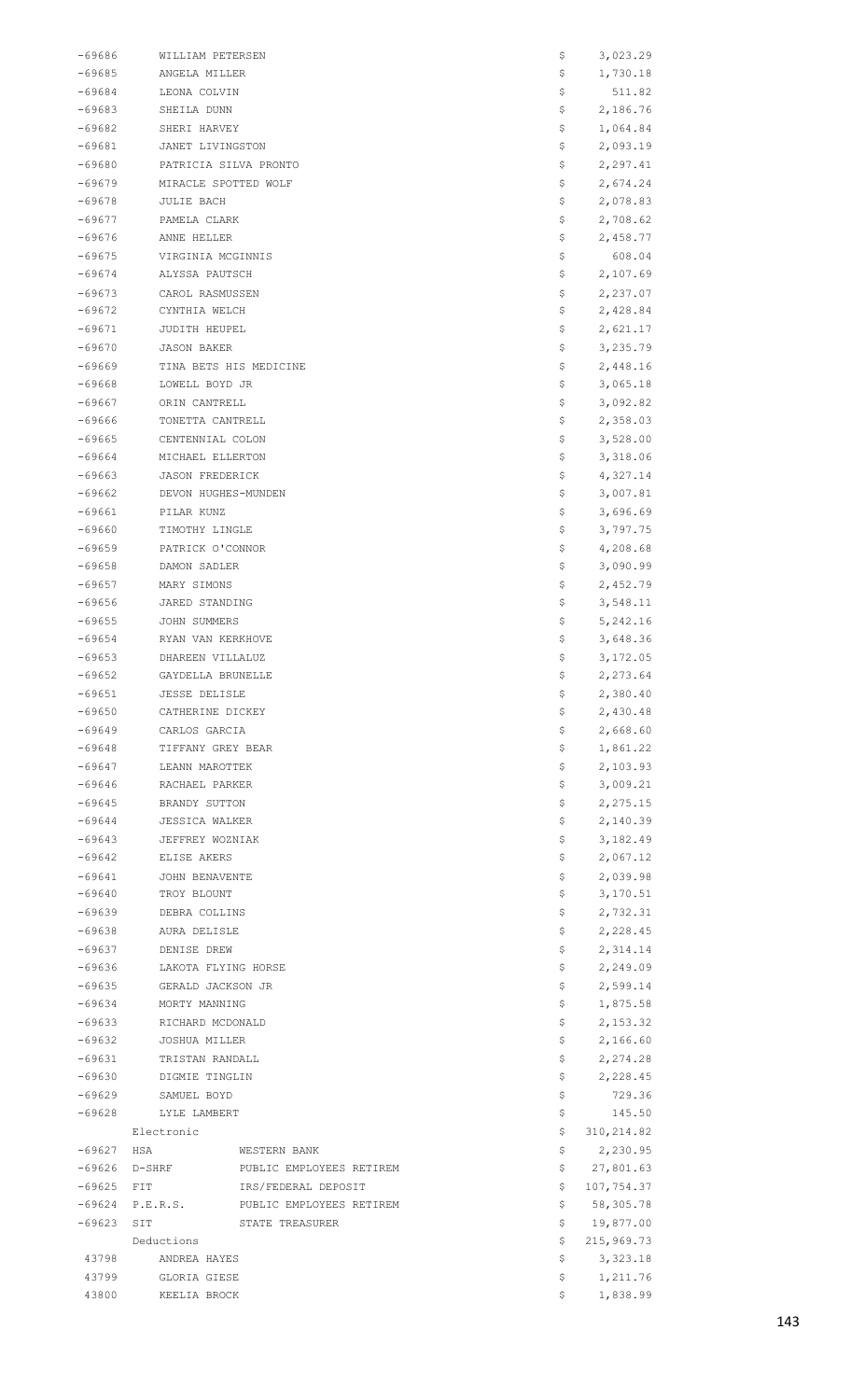| 43801 | MELVIN CLARK        |                                          | \$<br>3,199.78   |
|-------|---------------------|------------------------------------------|------------------|
| 43802 | TYLER STERLING      |                                          | \$<br>2,161.97   |
|       | Non-Electronic      |                                          | \$<br>11,735.68  |
| 43803 | AFLAC               | AFLAC                                    | \$<br>4,133.72   |
| 43804 | AFSCME              | AFSCME                                   | \$<br>519.60     |
| 43805 |                     | CHILD SUPPORT CHILD SUPPORT ENFORCEMEN   | \$<br>281.66     |
| 43806 |                     | CHILD SUPPORT-S OFFICE OF CHILD SUPPORT  | \$<br>486.00     |
| 43807 | COLONIAL            | COLONIAL LIFE & ACCIDENT                 | \$<br>2,309.27   |
| 43808 | EBMS/FLEX FEES EBMS |                                          | \$<br>849.83     |
| 43809 |                     | EBMS/HEALTH INS EBMS/HEALTH INSURANCE    | \$<br>116,684.12 |
| 43810 |                     | JEFFERSON PILOT JEFFERSON PILOT FINANCIA | \$<br>572.29     |
| 43811 | NEW YORK LIFE       | NEW YORK LIFE                            | \$<br>2,103.04   |
| 43812 | PEBSCO              | NATIONWIDE RETIREMENT SO                 | \$<br>4,141.00   |
| 43813 |                     | UNION/DEPUTIES MONTANA TEAMSTERS/LOCAL   | \$<br>2,294.00   |
| 43814 |                     | WAGE GARN/WILMS WILLIAMS INVESTIGATIONS  | \$<br>716.20     |
|       | Deductions          |                                          | \$<br>135,090.73 |
|       | Electronic          |                                          |                  |
|       | Non-Electronic      |                                          | \$<br>526,184.55 |
|       | Total               |                                          | \$<br>146,826.41 |
|       |                     |                                          | \$<br>673,010.96 |

#### **TOTAL PAYROLL WITH WORKERS COMP & UNEMPLOYMENT: 685,308.63**

1000 GENERAL

| 101000 CASH/CASH EQUIVALENTS                               | \$107,993.87 |
|------------------------------------------------------------|--------------|
| 2110 ROAD FUND                                             |              |
| 101000 CASH/CASH EQUIVALENTS                               | \$36,414.38  |
| 2140 NOXIOUS WEED                                          |              |
| 101000 CASH/CASH EQUIVALENTS                               | \$271.33     |
| 2160 COUNTY FAIR FUND                                      |              |
| 101000 CASH/CASH EQUIVALENTS                               | \$416.72     |
| 2170 AIRPORT                                               |              |
| 101000 CASH/CASH EQUIVALENTS                               | \$1,400.07   |
| 2220 LIBRARY                                               |              |
| 101000 CASH/CASH EQUIVALENTS                               | \$4,216.02   |
| 2280 SENIOR CITIZENS                                       |              |
| 101000 CASH/CASH EQUIVALENTS                               | \$8,051.07   |
| 2290 EXTENSION SERVICE                                     |              |
| 101000 CASH/CASH EQUIVALENTS                               | \$6,728.61   |
| 2300 PUBLIC SAFETY                                         |              |
| 101000 CASH/CASH EQUIVALENTS                               | \$29,973.57  |
| 2360 ROOSEVELT CO MUSEUM                                   |              |
| 101000 CASH/CASH EQUIVALENTS                               | \$616.94     |
| 2390 DRUG FORFEITURE & SEIZURE                             |              |
| 101000 CASH/CASH EQUIVALENTS                               | \$460.58     |
| 2460 MCCABE SPECIAL                                        |              |
| 101000 CASH/CASH EQUIVALENTS                               | \$17.26      |
| 2795 COMMUNITY OF BROCKTON<br>101000 CASH/CASH EQUIVALENTS |              |
| 2821 GAS TAX-SPECIAL                                       | \$327.97     |
| 101000 CASH/CASH EQUIVALENTS                               | \$800.00     |
| 2850 911 EMERGENCY                                         |              |
| 101000 CASH/CASH EQUIVALENTS                               | \$3,000.00   |
| 2979 CFDC-BIOTERRORISM GRANT                               |              |
| 101000 CASH/CASH EQUIVALENTS                               | \$201.30     |
| 5210 WATER OPERAT-BROCKTON                                 |              |
| 101000 CASH/CASH EQUIVALENTS                               | \$94.59      |
| 5310 SEWER OPERAT-BROCKTON                                 |              |
| 101000 CASH/CASH EQUIVALENTS                               | \$400.31     |
| 5410 SOLID WASTE OPER-BROCKTON                             |              |
| 101000 CASH/CASH EQUIVALENTS                               | \$2,409.16   |
| 7200 RURAL FIRE DISTRICT 64                                |              |
| 101000 CASH/CASH EOUIVALENTS                               | \$1,088.01   |
| 7380 WOLF POINT TV                                         |              |
| 101000 CASH/CASH EQUIVALENTS                               | \$884.22     |
| 7385 POPLAR TV                                             |              |
| 101000 CASH/CASH EQUIVALENTS                               | \$58.07      |
| 7920 REFUNDS                                               |              |
| 101000 CASH/CASH EQUIVALENTS                               | \$2, 215.65  |
|                                                            |              |
|                                                            |              |

Total: \$208,039.70

## **TOTAL CLAIMS AND PAYROLL FOR MARCH, 2020: \$893,348.33**

**ABATEMENTS APPROVED:**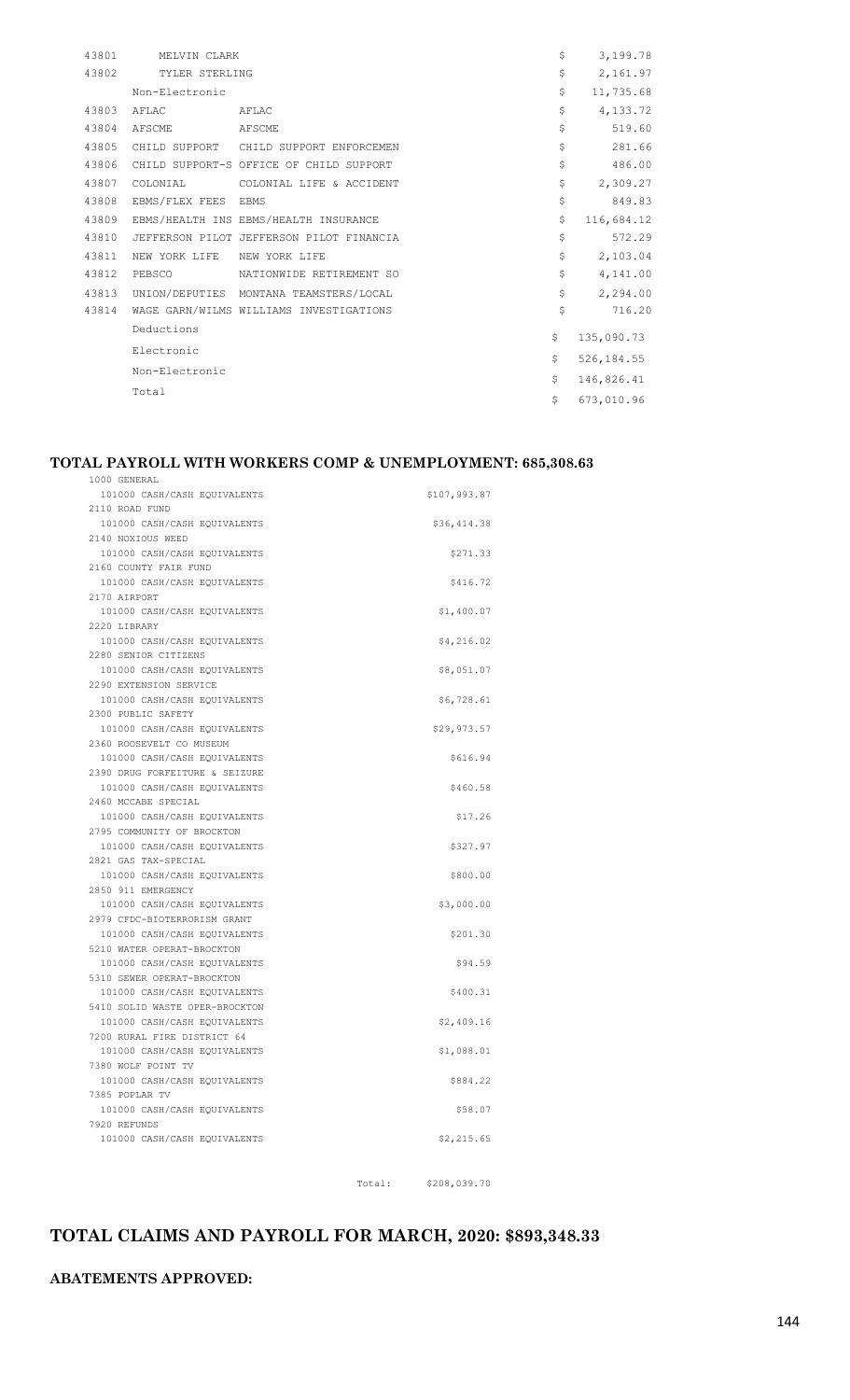**FEES RECEIVED:** The following fees for the month of March were received from various offices:

| Clerk and Recorder      | \$4,618.25  |
|-------------------------|-------------|
| JP Wolf Point           | \$1,115.00  |
| JP Culbertson           | \$5,070.00  |
| Clerk of District Court | \$16,781.07 |
| Sheriff                 | \$          |

**INVESTMENT INTEREST:** County Treasurer Betty Romo reported the County had received investment interest for the month of March from the following:

| Opportunity Bank checking Interest       | \$       |
|------------------------------------------|----------|
| <b>Opportunity Bank Savings Interest</b> | \$       |
| Opportunity Bank STIP Interest           | \$       |
| <b>Opportunity Bank Money Market</b>     | \$290.42 |
| First Community Bank interest Wolf Point | \$641.25 |
| Independence Bank Savings Interest       | \$94.93  |

**DEPOSITS:** The following listed checks were deposited with the County Treasurer \$64,833.74- Oil Royalties from Kraken to General Fund \$129,987.95- Oil Royalties from Kraken to General Fund \$12,052.04- Oil Royalties from Oasis to General Fund \$494.51- Oil Royalties from Poplar to General Fund \$8,565.82- FY20 County Fuel Tax to Gasoline Tax Fund \$101.88- FY 20 County Fuel Tax to Road Fund \$193.29- Oil Royalties from Foundation to General Fund \$1,312.79- Oil Royalties from EOG to General Fund \$635.94- Oil Royalties from White Rock to General Fund \$435.27- Interest on CUSIP# 61765QL64 to General Fund \$1.00- Lease from Shuetze Foundation to Airport Fund \$33.03- Oil Royalties from Slawson Exploration to General Fund \$400.00- Rent for Towers from Montana Highway Patrol to General Fund \$857.12- Oil Royalties from Citation to General Fund \$558.12- Oil Royalties from Equinor to General Fund \$531.49- Oil Royalties from Darrah to General Fund \$157,148.69- Fourth Quarter Oil and Gas Severance Tax to General Fund \$106,551.46- Fourth Quarter Oil and Gas Severance Tax to Road Fund \$19,426.51- Fourth Quarter Oil and Gas Severance Tax to Bridge Fund \$10,301.94- Fourth Quarter Oil and Gas Severance Tax to Noxious Weed Fund \$11,126.09- Fourth Quarter Oil and Gas Severance Tax to County Fair Fund \$3,738.13- Fourth Quarter Oil and Gas Severance Tax to Airport Fund \$14,658.18- Fourth Quarter Oil and Gas Severance Tax to Comprehensive Insurance Fund \$23,871.06- Fourth Quarter Oil and Gas Severance Tax to Library Fund \$19,720.85- Fourth Quarter Oil and Gas Severance Tax to Senior Citizen Fund \$8,064.95- Fourth Quarter Oil and Gas Severance Tax to Extension Service Fund \$146,670.16- Fourth Quarter Oil and Gas Severance Tax to Public Safety Fund \$1,648.31- Fourth Quarter Oil and Gas Severance Tax to Roosevelt County Museum Fund \$28,433.35- Fourth Quarter Oil and Gas Severance Tax to Rural Fire District 64 Fund \$15,629.51- Fourth Quarter Oil and Gas Severance Tax to Hospital 1 & 9 Fund \$20,603.87- Fourth Quarter Oil and Gas Severance Tax to Hospital 17, 64 & 65 Fund \$20,015.19- Fourth Quarter Oil and Gas Severance Tax to Hospital 3 & 45 Fund \$154,627.11- Fourth Quarter Oil and Gas Severance Tax to Elementary Retirement Fund \$114,763.52- Fourth Quarter Oil and Gas Severance Tax to High School Retirement Fund \$42,666.49- Fourth Quarter Oil and Gas Severance Tax to Transportation Elementary/ High School Fund \$1,249.18- Reimbursement from City of Wolf Point for JP Secretary to General Fund